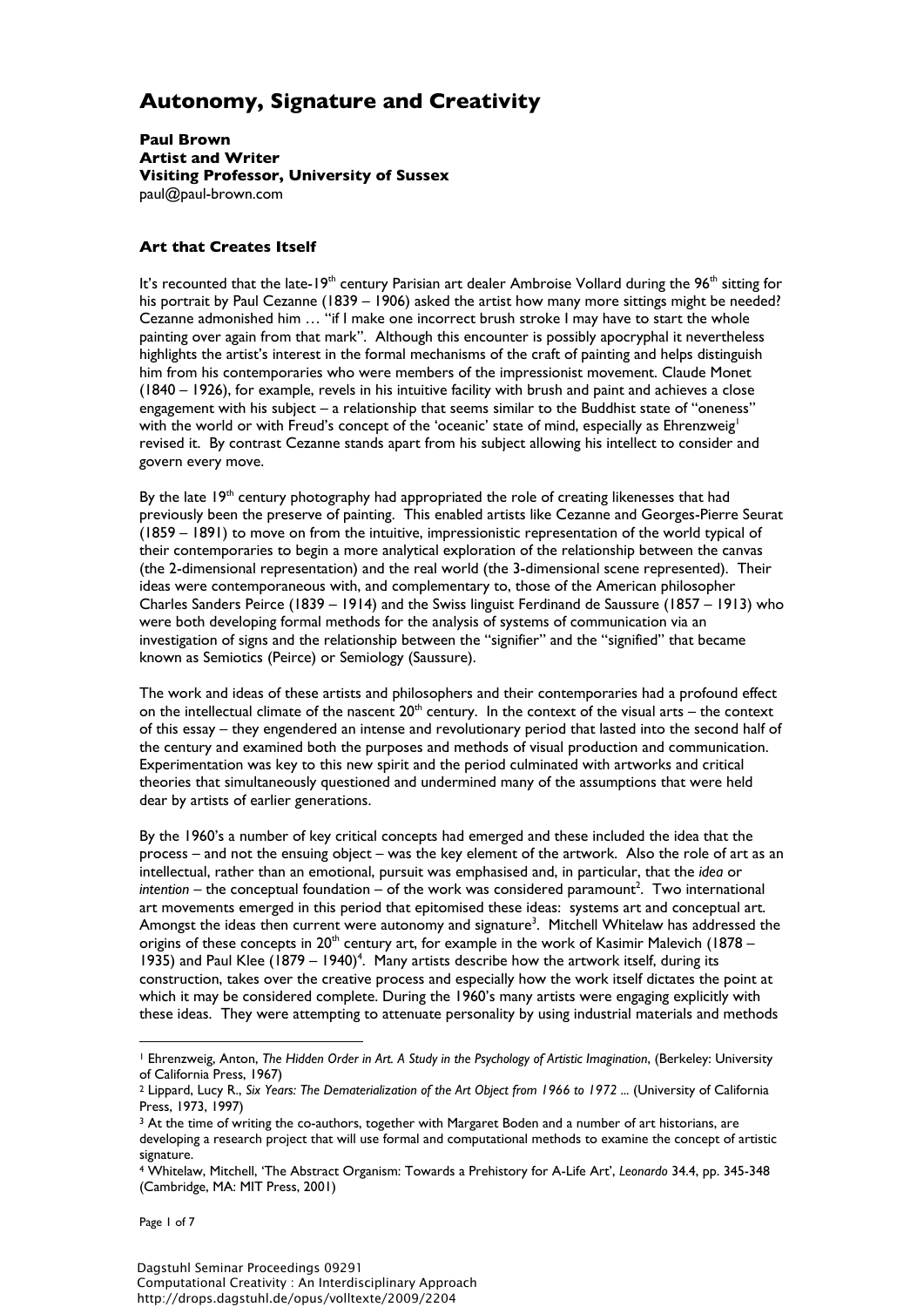to remove the human touch and they were adopting formal, structured content and methods that were considered both universal and personality free.

The many influences on this generation of artists included: analytical philosophy; systems theory; artificial intelligence, communications theory; cellular automata (early artificial life); unpredictable deterministic systems (early chaos theory); formal grammars; learning systems and more. Many of these influences were auspiced by a growing awareness of the work of Norbert Weiner (1894 – 1964) and William Ross-Ashby (1903 – 1972)<sup>5</sup>. Weiner's "Cybernetics"<sup>6</sup> which first introduced the subject to a wider audience, is subtitled "the study of control and communication in the animal and the machine" and contributed significantly to a reassessment of the human condition. This revoked the renaissance-inspired view of a human-centric universe – the first-person-singular, perspectival view of the world – and replaced it with one where humans were on a level with other forms of life and even with their machines. It's possible to see that the work of the Cubists some 50 years before – which emerges directly from Cezanne's experiments – was an early progenitor of this heterarchical and multi-perspective worldview.

Human superstitions, religion and egocentric concepts of self and importance were, at best, illusionary and human influence was largely peripheral to the working of the universe. It's perhaps worth noting that humans were not relegated to a position of total inconsequence! George Spencer Brown, a contemporary British analytical philosopher, suggested that humans (and other possible alien life forms) are a mechanism by which the universe is able to perceive itself<sup>7</sup>. This concept continues today in the Anthropic Principle, which is an essential component of Many Universe cosmologies like, for example, String Theory where it serves to distinguish this universe from others and, especially, to account for why the fundamental constants that govern this universe have the values they have. It is also interesting to note as an aside that Spencer Brown's work influenced the Chilean biologists Humberto Maturana and Francisco Varela and their development of the concept of autopoiesis<sup>8</sup>.

In the 1960s artworld these emerging ideas had an equal impact. They reinforced the search for an art that emerges from universal processes rather than from personal fetishes and illusions of self. In the ensuing dialogue a key concept emerged – that of signature.

However, before looking at signature, it is worth examining the work of three pioneers who addressed the influence of cybernetics and what has become known as the computational paradigm and whose work also embeds a claim for autonomy.

Nicolas Schöffer (1912-1992) formulated his idea of a kinetic art that was not only active and reactive, like the work of his contemporaries, but also autonomous and pro-active in Paris, in the 1950's. He developed sculptural concepts he called: Spatiodynamism (1948), Luminodynamism (1957) and Chronodynamism (1959) and was influenced by the new ideas that had been popularised by Wiener and Ross Ashby. His CYSP 1 (1956) is accepted as the first autonomous cybernetic sculpture. Its name is formed from CYbernetic SPatiodynamism 1. It was controlled by an "electronic brain" (almost certainly an analogue circuit) that was provided by the Dutch electronics company Philips. In addition to its internal movement CYSP 1 was mounted on a mobile base that contained the actuators and control system. Photosensitive cells and a microphone sampled variations in colour, light and sound and so it was…

*"…excited by the colour blue, which means that it moves forward, retreats or makes a quick turn, and makes its plates turn fast; it becomes calm with red, but at the same time it is excited by silence and calmed by noise. It is also excited in the dark and becomes calm in intense light."* 

On its second outing CYSP 1 performed with Maurice Béjart's ballet, on the roof of Le Corbusier's Cité Radieuse, as part of the Avant-Garde Art Festival, held in Marseille. Schöffer said of his work:

<sup>5</sup> Ashby, W. Ross, *Introduction to Cybernetics* (London: Chapman & Hall, 1956)<br><sup>6</sup> Wiener, Norbert, *Cybernetics: Or the Control and Communication in the Animal and the Machine (Cambridge, MA:* MIT Press. 1948)

<sup>&</sup>lt;sup>7</sup> Spencer Brown, George, *Laws of Form* (London: Allen & Unwin, 1969)<br><sup>8</sup> Kauffman, Louis H. and Francisco J. Varela, Form Dynamics, Journal of Social Biological Structures, Vol. 3, pp. 171-206, 1980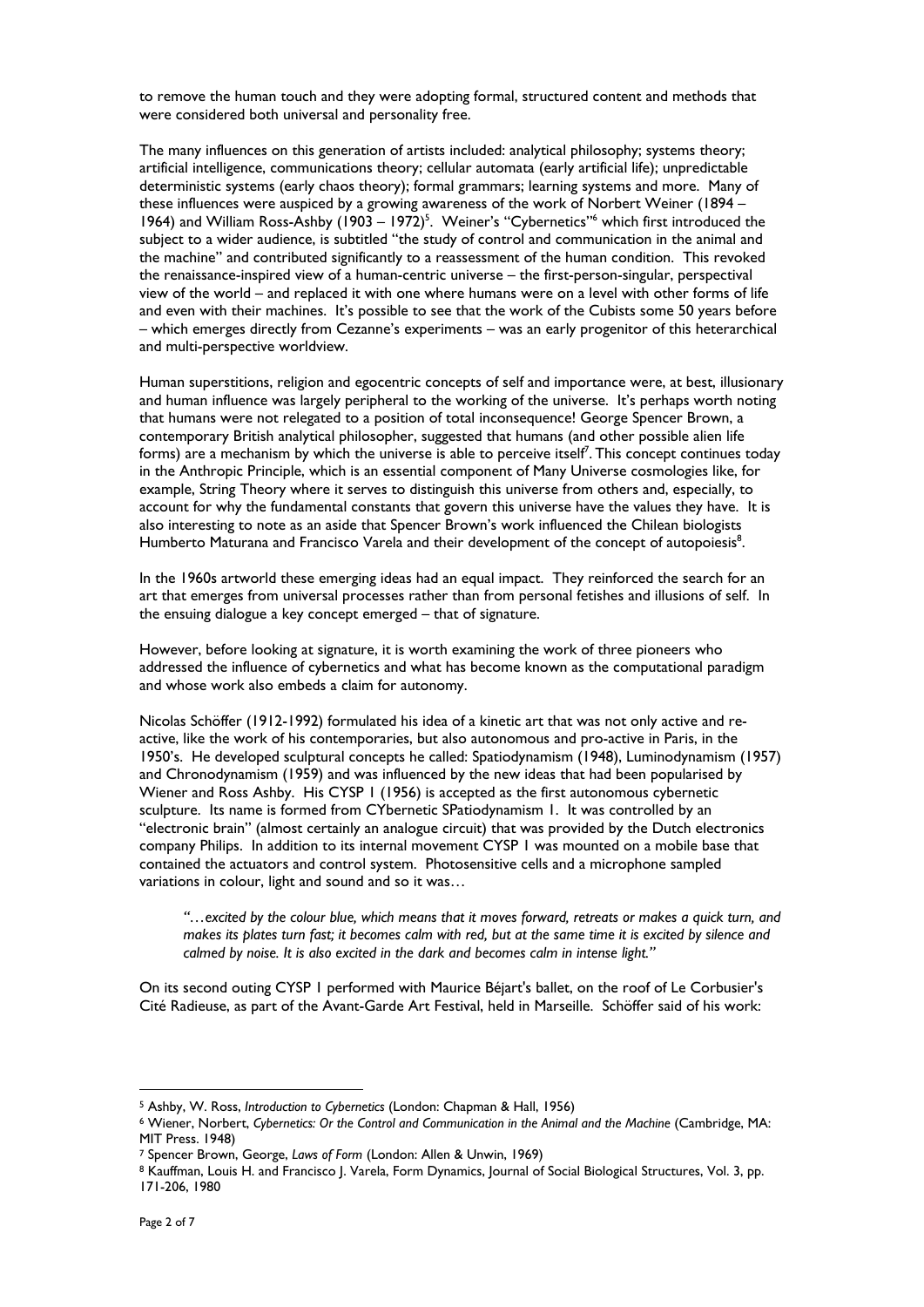*"Spatiodynamic sculpture, for the first time, makes it possible to replace man with a work of abstract art, acting on its own initiative, which introduces into the show world a new being whose behaviour and career are capable of ample developments"9 .* 

Edward Ihnatowicz (1926-1988) described himself as a Cybernetic Sculptor10. His *Sound Activated Mobile (SAM)* consisted of four parabolic reflectors, shaped like the petals of a flower on an articulating neck. Each reflector focussed sound on its own microphone and an analogue circuit could then compare inputs and operate hydraulics that positioned the flower so it pointed towards the dominant sound. SAM would track moving sounds and gave spectators the eerie feeling that they were being observed. Not long afterwards Ihnatowicz was commissioned by Philips to create the *Senster* for their Evoluon science centre in Eindhoven. It was a large (4 m) and ambitious minicomputer controlled interactive sculpture that responded to sound and movement and was exhibited from 1970-74 when it was dismantled due to high maintenance costs. Its behaviour was exceptionally life-like<sup>11</sup> and Ihnatowicz was an early proponent of a "bottom up" approach to artificial intelligence or what we would now call artificial life. He was inspired by his reading of the developmental psychologist Jean Piaget to suggest that machines would never attain intelligence until they learned to interact with their environment<sup>12</sup>. In recent years he has been widely acknowledged in the scientific world as an early pioneer of what has become known as artificial life or a-life.

Harold Cohen (born 1928) is a well-established artist who represented Britain with his brother Bernard (who later became Slade Professor) at the 1966 Venice Biennale. In 1969 he began working at the University of California at San Diego (UCSD) where he became interested in computers and programming. From 1971 he was involved in the AI Laboratory at Stanford University where Edward Feigenbaum was developing Expert Systems. These systems get around a major problem in classical, top-down, disembodied AI research – the problem of context. The human mind has an amazing facility to quickly apply a multitude of contextual information to the cognition of ambiguities common in speech and other forms of inter-human communication. Even high-speed modern computers with their linear processing structures can't compete. Feigenbaum was one of a number of researchers in the late 60's and early 1970's who suggested that this could be overcome by limiting the area of intelligence to small, well-defined knowledge bases where ambiguities could be reduced sufficiently to enable the contextual cross-referencing to be resolved. Researchers at the Stamford Lab. developed many valuable expert systems like Mycin that was used to diagnose infectious diseases and prescribe antimicrobial therapy. As a Guest Scholar and artist-in-residence from 1971-73 Cohen began to develop an expert system he called AARON. He continues to work on it and jokes that it's the oldest piece of software in continuous development. AARON is a classical top-down AI package. It contains an internal database and set of rules that enable it to interpret its knowledge base to produce sophisticated and unique drawings. Although Cohen is interested in investigating issues to do with cognition and drawing in general his major achievement has been the externalisation and codification of his own drawing and cognitive abilities. AARON produces 100% genuine and original Cohen artworks without the need for the human artist's intervention<sup>13</sup>.

### **Signature**

Just a few months ago, in June 2008, someone paid \$86 million for Francis Bacon's "Triptych 1976" – the latest record for a work of contemporary art. It's improbable but possible that they bought the painting because it will look good in their corporate or domestic accommodation. It's far more likely that they bought it to deposit in a secure vault for a few years so that they can then sell it on at a good profit. It was described by the vendors as "totemic" and is believed to be the last remaining major work by the artist that is in private hands. But, really it's just a bit of old fabric with some pigment smeared on it. If we ignore the economic indicators – like recession and inflation – that traditionally favour the art investment market there are only two good reasons that somebody had

<sup>9</sup> Schöffer, Nicolas, quoted from: <u>http://www.olats.org/schoffer/cyspe.htm</u> – (referenced 15/08/06) 10 Zivanovic, Alex, maintains a comprehensive website on Ihnatowicz' work – see http://www.senster.com

<sup>(</sup>referenced 16/08/2006)

<sup>11</sup> Zivanovic, Alex, 'The Technologies of Edward Ihnatowicz', in Charlie Gere, Paul Brown, Nick Lambert & Catherine Mason (eds.), *White Heat Cold Logic: British Computer Art 1960 – 1980* (Cambridge, MA: MIT Press, Leonardo Imprint, to appear)

<sup>12</sup> Brown, Paul, private conversation with Edward Ihnatowicz (mid 1970's)

<sup>13</sup> Cohen, Harold, 'Reconfiguring', in Charlie Gere, Paul Brown, Nick Lambert & Catherine Mason (eds.), *White Heat Cold Logic: British Computer Art 1960 – 1980* (Cambridge, MA: MIT Press, Leonardo Imprint, to appear)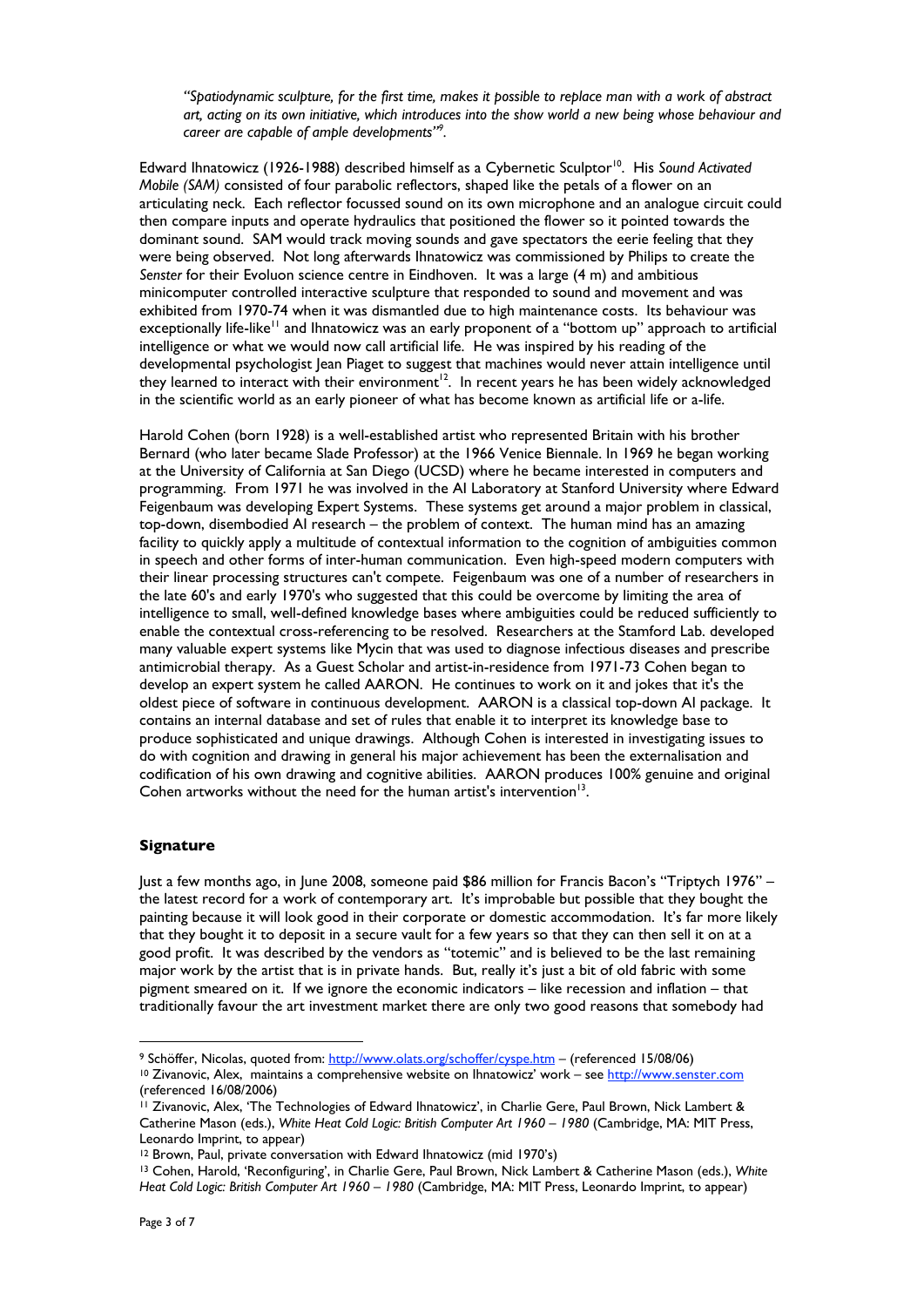\$86 million dollars-worth of confidence in this investment. Firstly it's rare. But more importantly that bit of paint-smeared fabric bears the attribute of the unique signature style of an artist who is considered important and, even better, who is dead and so incapable of making any more.

The revolution against signature back in the 1960's had two roots. One, described in the previous section was the challenge of creating a work that existed as a "pure" manifestation of an idea that was unsullied by the personality (beliefs, prejudices, opinions, attitudes, biases, etc…) of its creator(s). There was also a reaction by artists against the commercial artworld's economic exploitation of their work and this was also related to the artists' rejection of the galleries focus on the unique (i.e. signed) object at a time when the artists themselves were increasingly concerned with process – the kind of exploitation illustrated by the paragraph above. During this period I was personally involved in this dialogue and although it represents a fairly simplistic overview of what was a more complex situation it is, however, beyond the scope of this essay to describe it in further detail. Nevertheless, the rejection of signature – and signature style – was mainly composed of aspects of economic subversion and intellectual/conceptual challenge and this essay is concerned with the latter.

Signature is not, of course, just – if it ever was – the unique autograph of the artist – this is the first thing the forger learns to reproduce. Signature is implicit in the artist's choice of subject, medium and within salient features embedded, often unconsciously, in the execution of that medium. In the world of oil painting for example the artist's choice of content, minor figurative features, stylistic flourishes, composition, representation of content, preparation of substrate, make of paint, colour palette, type of brushes, the way they mix and apply the paint and so on… may all contribute salient features that can be identified by a professional assessor who can then use them to make an authoritative attribution of authorship.

In the late 1960's I believed that I would be able to make unsigned artworks by using a computer system that I programmed. Prior to this I had first produced flat, geometric paintings using masking tape, liquid acrylic paint and broad soft brushes that enabled me to create an anonymous "industrial" finish. Then for several years I was artistic director of a lightshow called Nova Express (figure 1). We were successful and played with many of the major bands



Figure 1 - Nova Express lightshow c 1968

of the time like Pink Floyd, the Who, Nice and Canned Heat as well as more in-depth collaborations with leading experimental arts groups including Meredith Monk and the House Company, Electronica Musica Viva and The Welfare State. More importantly we had sufficient income to invest in equipment and so were able to experiment with a wide variety of projection technologies both in

rehearsal and performance. The experience of working live with two other operators using both random and structured techniques to integrate our projections with the performers on-stage had a major influence on me. I began to see that art could be an ephemeral, less precious and significantly, an uncontrolled experience. Back in my studio I could drop some coloured ink into water and watch this process of mixing, which was maybe only 2 cm in diameter, projected up to several metres



Figure 2 - Chemically modified photograph c 1968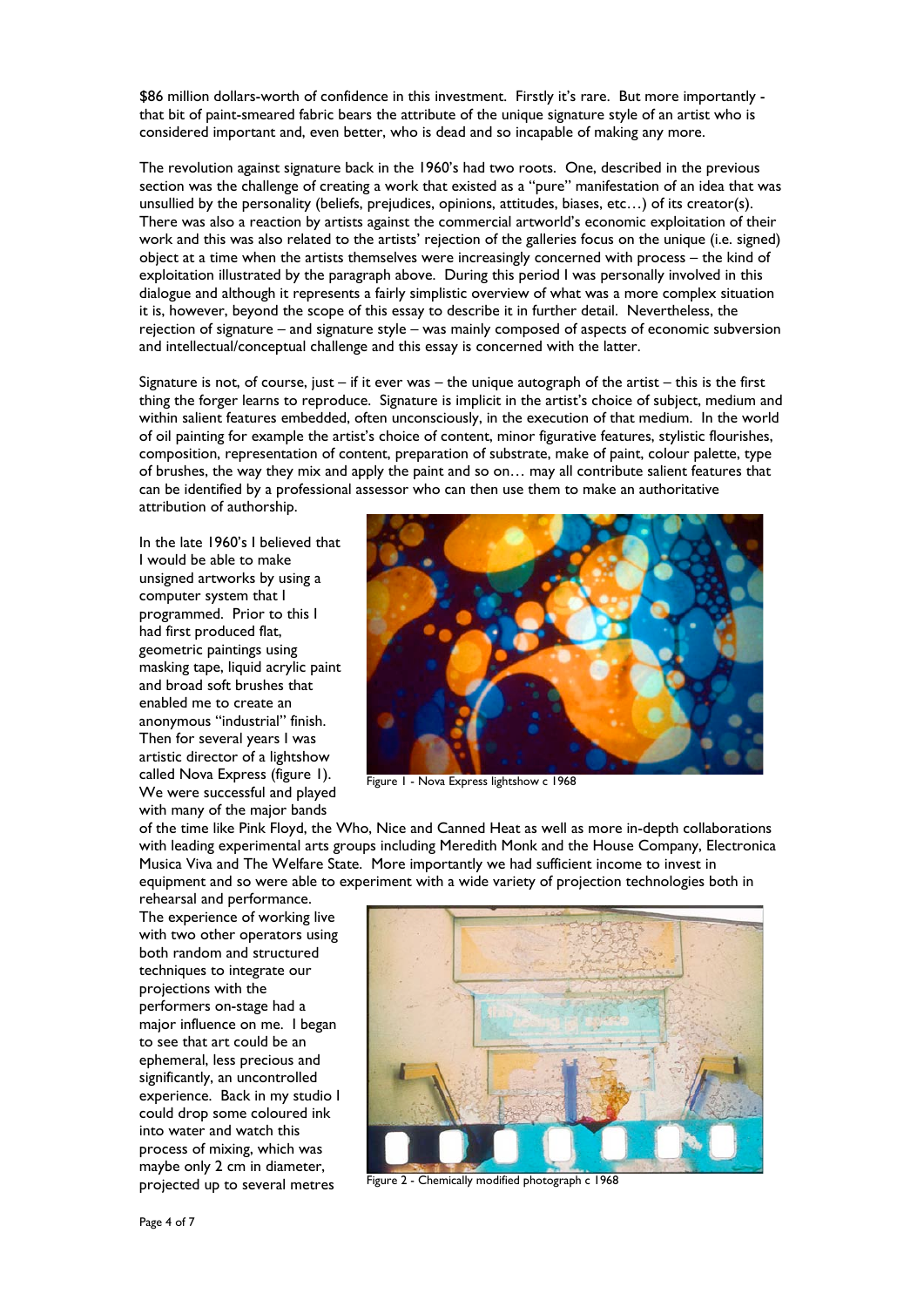across. The heat of the projection lamp created turbulent flurries and the resulting time-based artwork was an intricate visual fractal – an immersive and absorbing experience. Apart from gently squeezing the ink dropper I had not really created this event, I didn't try to shape or control it at all. I had nowhere near the amount of control I would have exercised if I had been painting a canvas or carving a sculpture. Factors like heat, gravity, turbulence, etc… were completely beyond my



Figure 3 - Electrograph c 1974

control – the work existed as a visualisation of a physical event in contrast to a deliberately created aesthetic object: I was watching the laws of physics and chemistry working "live" on the screen. Furthermore I could build a machine to squeeze the dropper! My longstanding interest in autonomy began. Around the same time I also began to experiment with chemically modified photographs (figure 2) and electrostatics (figure 3).

I had discovered computers at the Cybernetic Serendipity exhibition at the ICA in 1968<sup>14</sup> and by 1974 was using them exclusively in my work. The computer was a machine and produced images using an offline Calcomp pen plotter – so the entire process was automated and I didn't have to physically engage with the work throughout its production. Furthermore by employing a simple formal symbolic programming language like FORTRAN<sup>15</sup> I thought I should be able to distance myself further from the work. By utilising very simple drawing "primitives" and distributing these about the image space first by using random procedures and later using the agency of cellular automata I planned to produce work that would have the potential of developing a unique and autonomous signature and that this would be significantly different from my own. I believed that using a symbolic language could initiate a process that would enable me to distance myself far enough from that process and its outputs for it to have the potential of developing its own intrinsic qualities including a unique signature.

It retrospect it was a over-optimistic expectation but, at the time it seemed reasonable and led directly to a couple of decades of interesting and productive engagement with computer systems, computational theory, artificial intelligence, artificial life, and so on… One of the works I produced is shown in figures 4. More are illustrated in Catherine Mason's insightful history of the computer arts in the UK<sup>16</sup>, in Honor Beddard & Doug Dodds' Digital Pioneers<sup>17</sup> and on my website<sup>18</sup>. However by the early 1990s, after 20 years following this particular avenue, it became obvious that – however interesting or valuable the work I had produced was – the fundamental aim of autonomy had not been achieved and in that respect the work was a cul-de-sac. The artworks that had been created were clearly signed with my own name.

During the second half of the 20<sup>th</sup> century we learned a great deal about the signatures of life, their codes and manifestations. Signatures, like life itself, are extremely robust and not easy to ignore, disguise or overcome. Research in many fields has demonstrated that they are strongly relativistic. The myriad bonds that define a signature are transmitted by even the simplest symbol system and for this reason any attempt to create autonomy by formal construction, as I had attempted, is unlikely to succeed.

<sup>14</sup> Reichardt, Jasia, 'In the Beginning', in Charlie Gere, Paul Brown, Nick Lambert & Catherine Mason (eds.), *White Heat Cold Logic: British Computer Art 1960 – 1980* (Cambridge, MA: MIT Press, Leonardo Imprint, to appear) 15 FORTRAN or FORmula TRANslation was an early "high level" language devised for mathematical and scientific applications and it was the first programming language I learned

<sup>&</sup>lt;sup>16</sup> Mason, Catherine, A Computer in the Art Room: the origins of British computer arts 1950-80, (JJG Norfolk, 2008)<br><sup>17</sup> Beddard, Honor and Douglas Dodds, V&A Pattern: Digital Pioneers, (V&A Publishing, London, 2009)<br><sup>18</sup>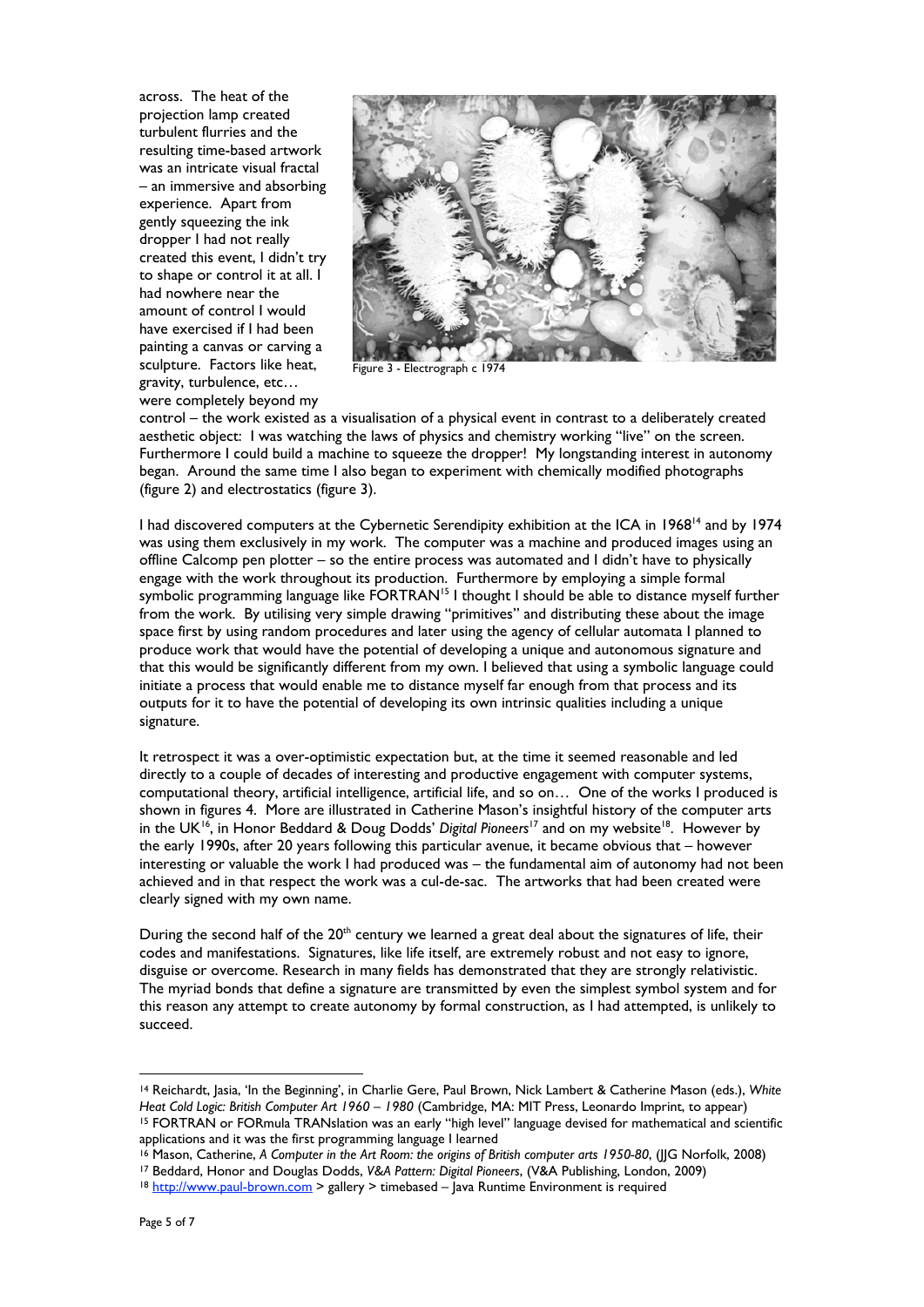I was not too disappointed by my failure. The work I had made was interesting and had further potential. The quest for autonomy was put to one side. It re-emerged in 2000 when, as the recipient of an Australia Council New Media Arts Fellowship I spent a year at the Centre for Computational Neuroscience and Robotics (CCNR) at the University of Sussex in the UK. Here I learned about many exciting new developments in artificial life and these inspired me to readdress the question of autonomous artworks.

#### **The DrawBots – an interdisciplinary exercise**

During my year as artist-in-residence at the CCNR I had several discussions with Phil Husbands – the CCNR co-director – and his colleagues about the problem of autonomy and the limitations of the signature problem for a designed – or top-down – solution. Maybe it would be possible to make an autonomous agent using bottom-up techniques where the agent could evolve, adapt and learn for itself?

Phil and I had both been involved in previous art-science collaborations and were keen to devise a programme that would have the potential of significant outcomes for all participants. Art-Sci partnerships tend to fall into three categories. In the first the artist appropriates a scientific idea and enlists the help of scientists in order to make it work. In the second the scientist appropriates the artist's skill in order to enhance the communication of their work. Both these models can be interesting, financially and intellectually rewarding and can lead to interesting outcomes and deliverables. However we are more interested in a third model for collaboration.

In this final category the artist and scientist (possibly with others) work together closely on an ongoing basis (or for the full duration of



Figure 4 - LifeMods, computer assisted drawing 1976

a research project) and each benefit from the other's perspective, skills and knowledge. All parties can derive significant benefits from their collaboration including new knowledge, artworks, published papers and intellectual property. However, the principal benefit from this close, ongoing collaboration is not concerned with outcomes or products but rather with the methodological and intellectual value of combining different perspectives and the potential for thinking "outside the box". The American artist Donna Cox coined the term "Renaissance Team" to describe this kind of working relationship<sup>19</sup>.

We devised a project that would attempt to use evolutionary robotics and evolutionary and adaptive systems to make a robot that could produce interesting and non-repetitive drawings. It is perhaps worth emphasising that we were not seeking (or expecting) "good" drawing behaviour but simply something that would invoke the response of "interesting". We nicknamed our project the DrawBots and our funding bid was eventually successful and the three-year project began in 2005.

A major influence on the development of the DrawBots was a research project undertaken by Kyran Dale in 2000 when he was a PhD candidate in the CCNR. Kyran was working on an evolutionary robotics model of wasp foraging behaviour. I attended a seminar Kyran gave and was impressed with the quality of several of the illustrations used (figure 5). I had been teaching art students for many years and remarked that if a student had submitted similar drawings for their annual "crit" they would

 $\overline{a}$ 19 Cox, Donna, 'Renaissance Teams and Scientific Visualization: A Convergence of Art and Science', *Collaboration in Computer Graphics Education: Proceedings SIGGRAPH 88 Educator's Workshop (August 1-5, 1988, pp. 81 – 104)*